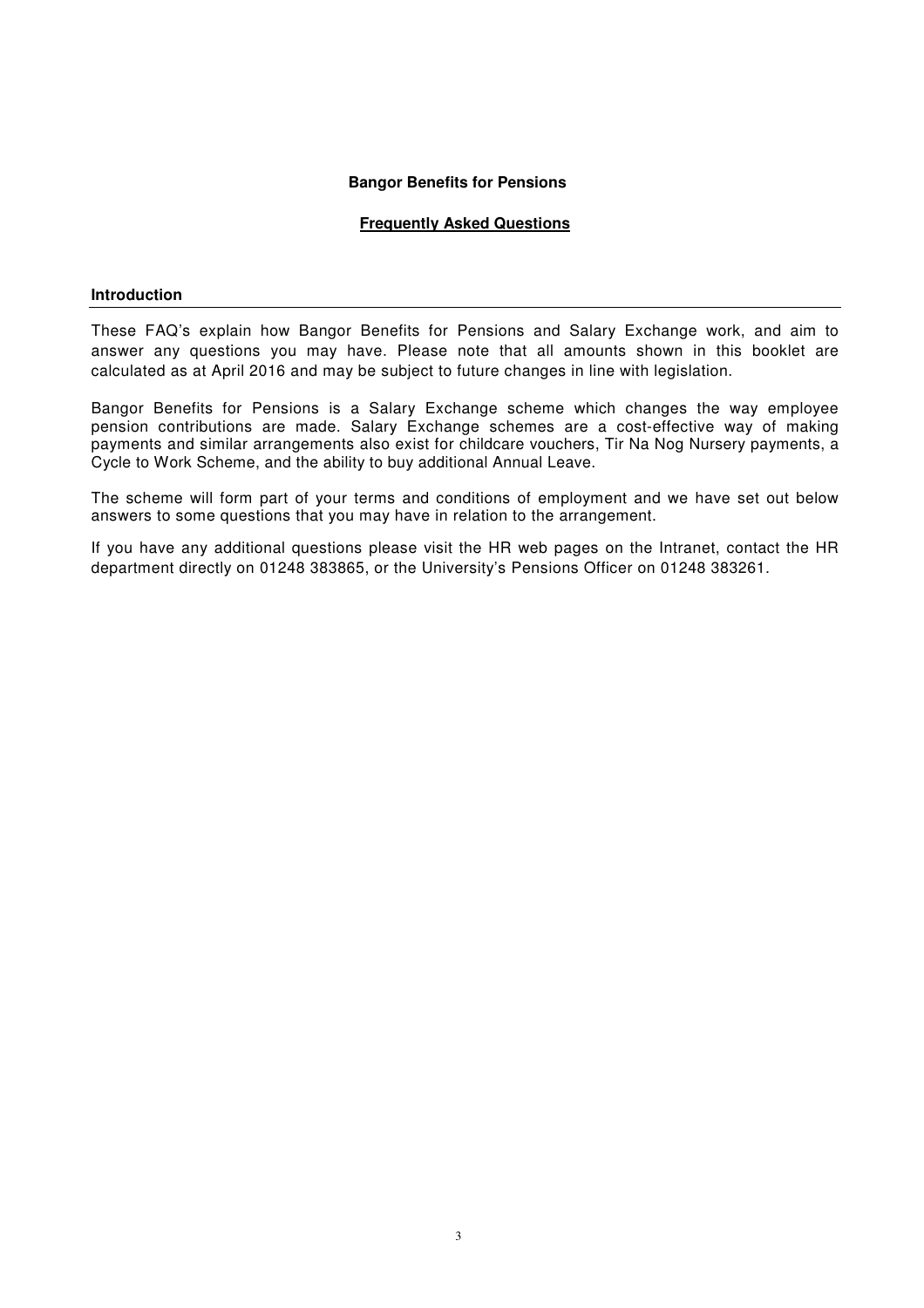# **Contents**

- The Bangor Benefits for Pensions Scheme
- Contributions to the USS post October 2016
- Pay and conditions
- My pension
- Tax and National Insurance
- Other matters
- What to do now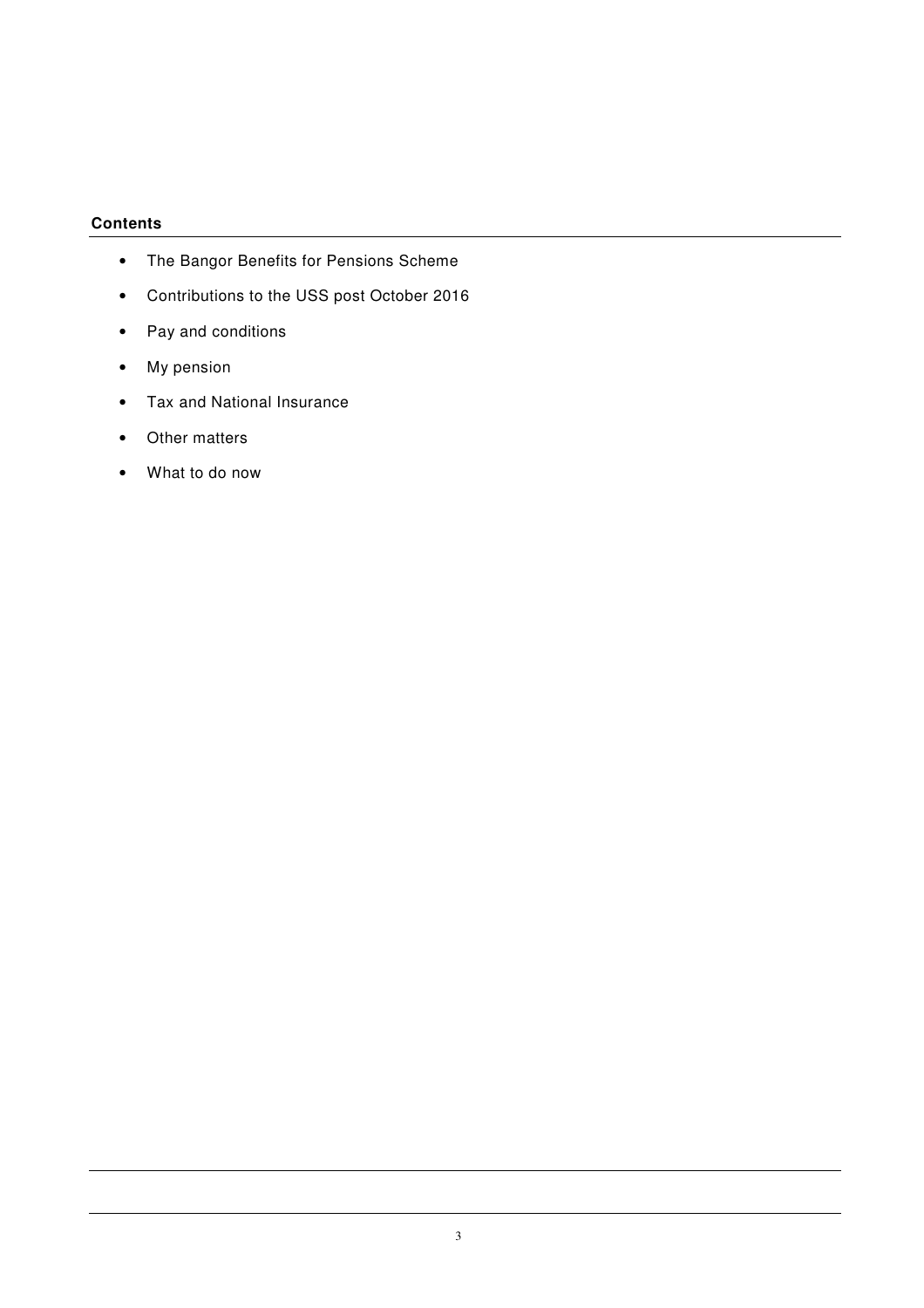# **The Bangor Benefits for Pensions Scheme**

### **1. How does Bangor Benefits for Pensions work?**

You do not make employee pension contributions to the Universities Superannuation Scheme ("USS"). From 1 April 2016, employee contributions are 8% of salary (previously 6.5% for CRB section members and 7.5% for Final Salary section members).

- The University will increase its employer contributions and pay an additional amount equivalent to your current employee pension contribution. The University will pay an employer contribution of 18% (from 1 April 2016). In addition they will pay the equivalent of your employee pension contributions of 8% making a total contribution of 26% to the USS.
- Your Base Salary plus any other Pensionable Allowances will be reduced by the amount that you would have paid into the USS if you had not participated in Bangor Benefits for Pensions.
- In the majority of cases, your take home pay will increase because you are paying less National Insurance Contributions (NIC). This is because employee pension contributions are subject to NIC whereas employer contributions are not. The University will also make NIC savings in the same way.
- The overall level of contributions going into the scheme remain unchanged.
- Additional Voluntary Contributions ("AVCs") will not form part of Bangor Benefits for Pensions therefore you will continue to pay any AVCs in the same way. However this is subject to change post October 2016 (please see question 7).
- Pay rises, overtime etc. is not affected.
- We will quote your Base Salary and Adjusted Salary for all external purposes, for example when quoting your pay for mortgage applications.
- Your pension and other benefits will be based on your Base Salary.

#### **2. Why did the University introduce Bangor Benefits for Pensions?**

In the majority of cases, Bangor Benefits for Pensions will increase your take home pay by reducing your NIC – a win-win situation.

The increase in your take home pay under Bangor Benefits for Pensions depends on your Base Salary. The table below provides an indication of the annual NIC savings available to employees currently making contributions of 8% to the USS.

| Base Salary (£) | Annual Employee NIC saving (£)* |
|-----------------|---------------------------------|
| 15,000          | 144.00                          |
| 20,000          | 192.00                          |
| 25,000          | 240.00                          |
| 30,000          | 288.00                          |
| 35,000          | 336.00                          |
| 40,000          | 384.00                          |
| 45,000          | 232.40                          |
| 50,000          | 80.00                           |
| 55,000          | 88.00                           |
| 60,000          | 96.00                           |

\*These savings are based on NIC rates for 2016/17

NIC savings are smaller for higher earners because the rate at which NIC is paid reduces from 12% to 2% for earnings over the NIC Upper Earnings Limit (£43,000 per annum for 2016/17).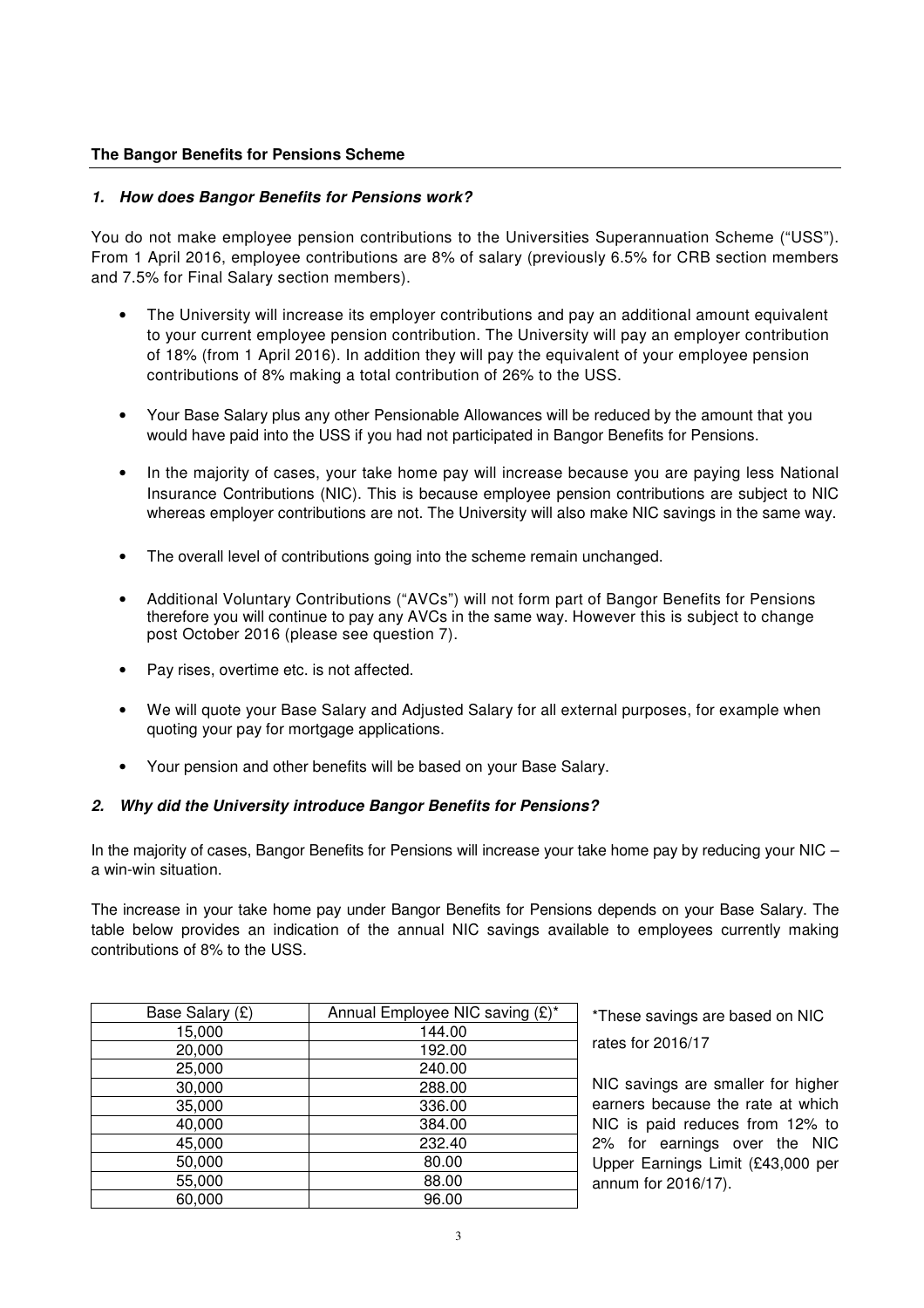# **3. Am I eligible to participate in Bangor Benefits for Pensions?**

As a Member of the USS, you are eligible to participate in Bangor Benefits for Pensions. You will not be able to participate in Bangor Benefits for Pensions if your Adjusted Salary would be brought below the National Minimum Wage, (('NMW') £6.70 per hour from October 2015) or the National Living Wage (('NLW') which applies to those who are 25 and over and stands at £7.20 per hour from April 2016). We will monitor pay levels and advise you if you are likely to be affected, however if your circumstances change and you think you might fall into this category you should contact the HR Department on 01248 383865, or the University's Pensions Officer on 01248 383261.

# **4. How will new employees be treated?**

All new employees will be auto-enrolled into USS if they satisfy the auto-enrolment criteria. They will also automatically be opted into Bangor Benefits for Pensions if they are appointed on a fixed hours contract for a duration of three months or more, unless they complete a Bangor Benefits for Pensions opt-out form or we have identified that it is detrimental for them to participate.

# **5. How will this affect my pay?**

Under Bangor Benefits for Pensions you do not pay employee pension contributions directly from your salary. Instead, your Base Salary will be reduced by the amount of pension contributions that you would normally pay into the USS. This revised salary is known as your Adjusted Salary. In exchange for this reduction in your salary, the University makes an equivalent additional employer contribution to the USS. This is known as "Bangor Benefits for Pensions".

# **Example 1**

The example below highlights the pre and post Bangor Benefits for Pensions position of an employee earning £30,000 per year and contributing £2,400 (being 8% of Base Salary) per year into the USS. Under Bangor Benefits for Pensions the employee's Base Salary remains at £30,000 although the amount they are paid via payroll to take account of the Salary Exchange adjustment becomes £27,600.

| <b>Pre Bangor Benefits for Pensions</b> |              | <b>Post Bangor Benefits for Pensions</b> |              |
|-----------------------------------------|--------------|------------------------------------------|--------------|
| Salary                                  | £30,000      | <b>Base Salary</b>                       | £30,000      |
| Less USS                                | (E2, 400)    | Less Bangor Benefits<br>for Pensions     | (E2, 400)    |
|                                         |              | <b>Adjusted Salary</b>                   | £27,600      |
| Less Tax Paid                           | (E3, 320)    | Less Tax Paid                            | (E3, 320)    |
| Less Employee NIC                       | (E2, 632.80) | Less Employee NIC                        | (E2, 334.80) |
| <b>Net Pay</b>                          | £21,647.20   | <b>Net Pay</b>                           | £21,935.20   |

The employee's net pay has increased by £288 per annum from £21,647.20.12 to £21,935.20. Total contributions to the USS have remained the same. Calculations are based on 2016/17 income tax and NIC rates.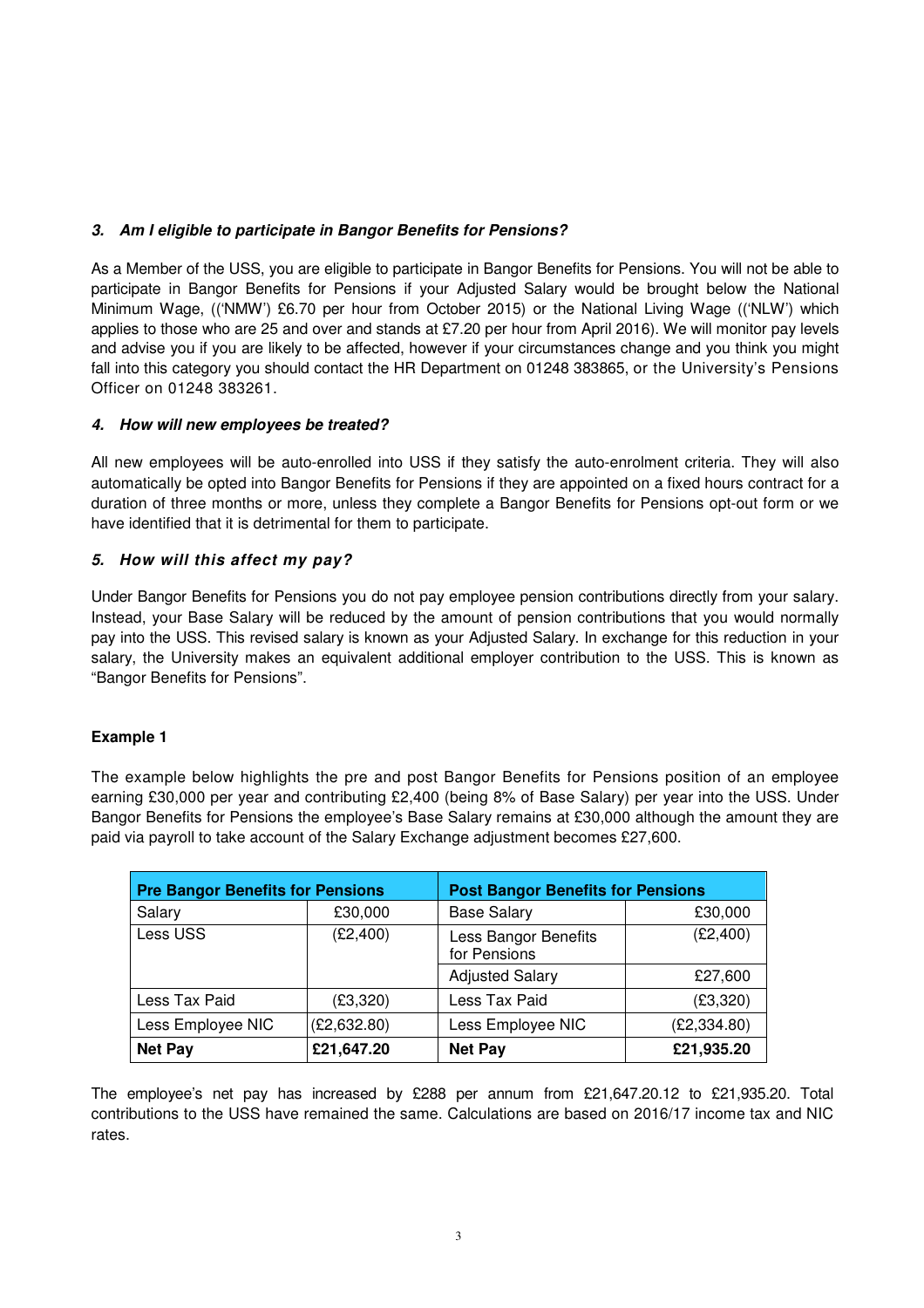# **Example 2**

The example below highlights the pre and post Bangor Benefits for Pensions position of an employee earning £50,000 per year and contributing £4,000 (being 8% of Base Salary) per year into the USS. Under Bangor Benefits for Pensions the employee's Base Salary remains at £50,000 although the amount they are paid via payroll to take account of the Bangor Benefits for Pensions adjustment becomes £46,000.

| <b>Pre Bangor Benefits for Pensions</b> |              | <b>Post Bangor Benefits for Pensions</b> |               |
|-----------------------------------------|--------------|------------------------------------------|---------------|
| <b>Basic Salary</b>                     | £50,000.00   | <b>Base Salary</b>                       | £50,000.00    |
| Less USS                                | (E4,000)     | Less Bangor<br>Benefits for              | (E4,000)      |
|                                         |              | <b>Adjusted Salary</b>                   | £46,000       |
| Less Tax Paid                           | (E7,600)     | Less Tax Paid                            | (E7,600)      |
| Less Employee NIC                       | (4,333.20)   | Less Employee NIC                        | (E4253.20)    |
| <b>Net Pay</b>                          | (E34,066.80) | <b>Net Pay</b>                           | (E34, 146.80) |

The employee's annual net take-home pay has increased by £80 from £34,066.80 to £34,146.80. Total contributions to the USS have remained the same. Calculations are based on 2016/17 income tax and NIC rates.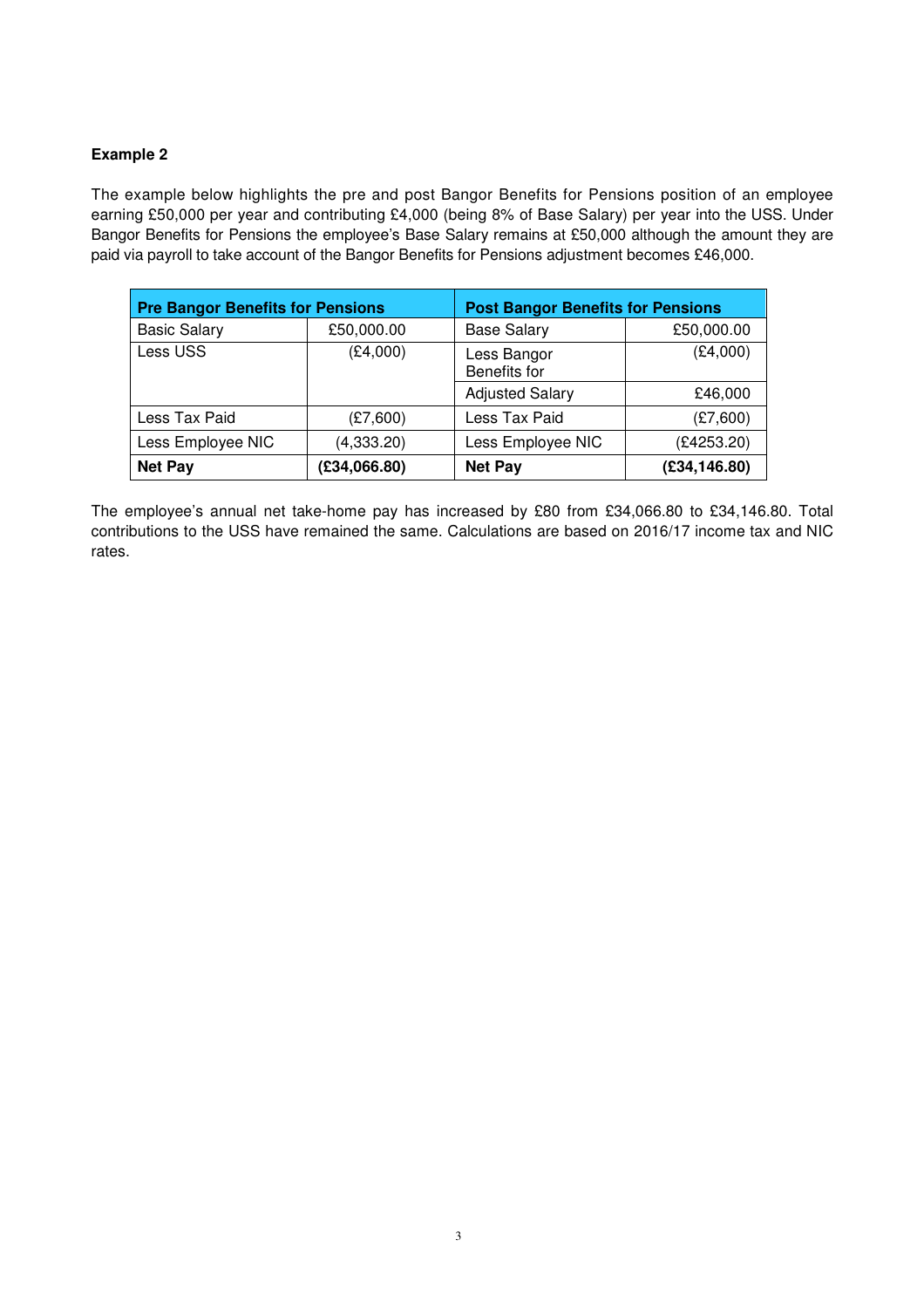# **Contributions to the USS post October 2016**

### **6. How will my contributions be treated if I earn more than the annual salary threshold?**

A salary threshold will be implemented and revalued each year by the USS (starting at £55,000 per year from 1 October 2016). From this date all members will have access to the defined contribution ('DC') section of the scheme (now termed the USS Investment Builder). Contributions on salary above the salary threshold will be allocated to your individual account within the DC / Investment Builder section in line with the pension scheme rules.

### **7. Can I make AVCs and will these be included under Bangor Benefits for Pensions?**

You can choose to contribute more to your USS pension fund and this will go into your individual DC / Investment Builder account (see question 6). AVCs will be based on all pensionable salary i.e. above and below the £55,000 salary threshold.

If you elect to make the 1% matched contribution available to the DC / Investment Builder Section it will be included automatically under the Bangor Benefits for Pensions arrangement (making your Salary Exchange reduction 9%) However, if that would mean that your pay was reduced below one of the thresholds outlined in question 20, the 1% AVC would instead be made outside of Bangor Benefits for Pensions as a deduction from your salary.

If you decide to make further AVCs, over and above the matched 1%, you will have the option to include these contributions under Bangor Benefits for Pensions (subject to the thresholds outlined in question 20) but you will need to elect to have these included under Pensions Plus. Please note that any further AVCs above the 1% will not attract the additional 1% matched contribution.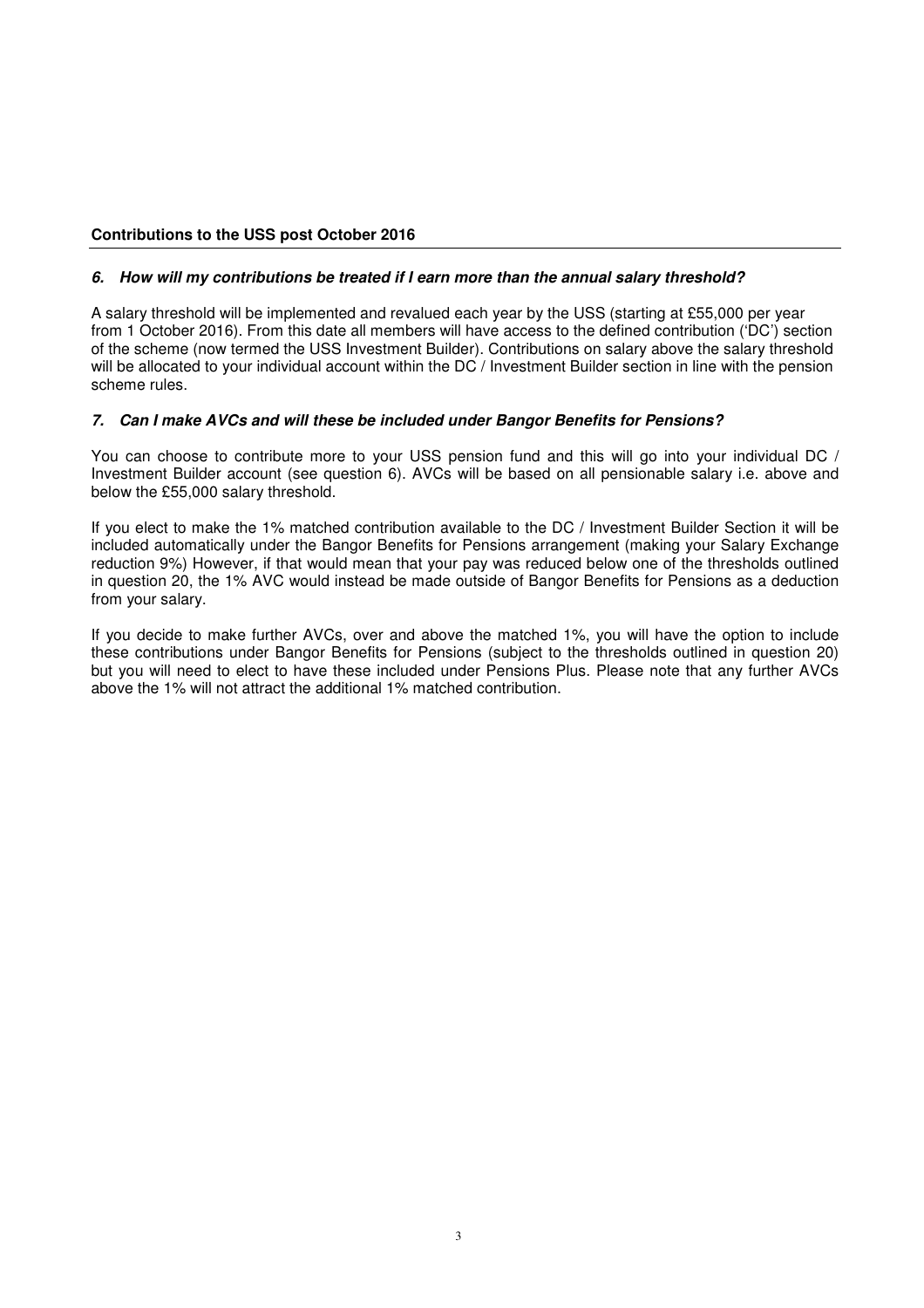### **Pay and Conditions**

### **8. What happens if there are several Salary Exchange benefits?**

As at April 2016 the University offers various voluntary staff benefits under the Bangor Benefits heading. This includes childcare vouchers, Tir Na Nog Nursery payments, a Cycle to Work Scheme, and the ability to buy additional Annual Leave. You will be able to participate in all of these voluntary benefits as long as this does not bring your Adjusted Salary to below the thresholds outlined in Question 20).

### **9. If I agree to participate in Bangor Benefits for Pensions, will it affect any other payments?**

All future pay rises will continue to be based on your Base Salary and will therefore not be affected by the participation in Bangor Benefits for Pensions. All of your pay related benefits will also be calculated on your Base Salary.

### **10. If my pay is being reduced how will I be able to check my overtime etc. has been worked out correctly and paid to me?**

Your payslip will show your Base Salary and any other pensionable allowances together with the Bangor Benefits for Pensions reduction labeled "Bangor Benefits - Pensions" which will show as an adjustment to gross pay, rather than as a deduction affecting net pay.

# **11. Will Bangor Benefits for Pensions affect Parental Pay (including maternity, paternity, shared parental or adoption pay)?**

During periods of Parental leave, you will continue to participate in Bangor Benefits for Pensions.

### Maternity Pay

Employees commencing maternity leave are entitled to the following;

- − First eight weeks' leave on full salary (this is inclusive of any entitlement to Statutory Maternity Pay payable during the eight week period)
- Next eighteen weeks' leave on half salary plus Statutory Maternity Pay as entitled, paid to the extent that full normal salary is not exceeded
- Next thirteen weeks paid at flat rate Statutory Maternity Pay, as entitled
- Up to thirteen further weeks unpaid

Your Statutory Maternity Pay will be based on your Adjusted Salary, and so the University will 'top-up' your pay to the level you would have received if you had not participated in Bangor Benefits for Pensions, to ensure you are not in a worse off position.

Your Maternity Pay will be based on your Base Salary (before any reductions for Bangor Benefits for Pensions, childcare vouchers or nursery). You will continue to exchange salary based on your Base Salary providing your Adjusted Salary is not brought below the Statutory Maternity Pay level. If your pay would be brought below the required level of statutory pay your Pension Salary Exchange Adjustment will stop. However, the University will continue to make the same level of pension contributions (including those committed to under Bangor Benefits for Pensions) whilst you are on paid periods of such leave.

During periods where you are in receipt of Statutory Maternity Pay only, you will cease to exchange any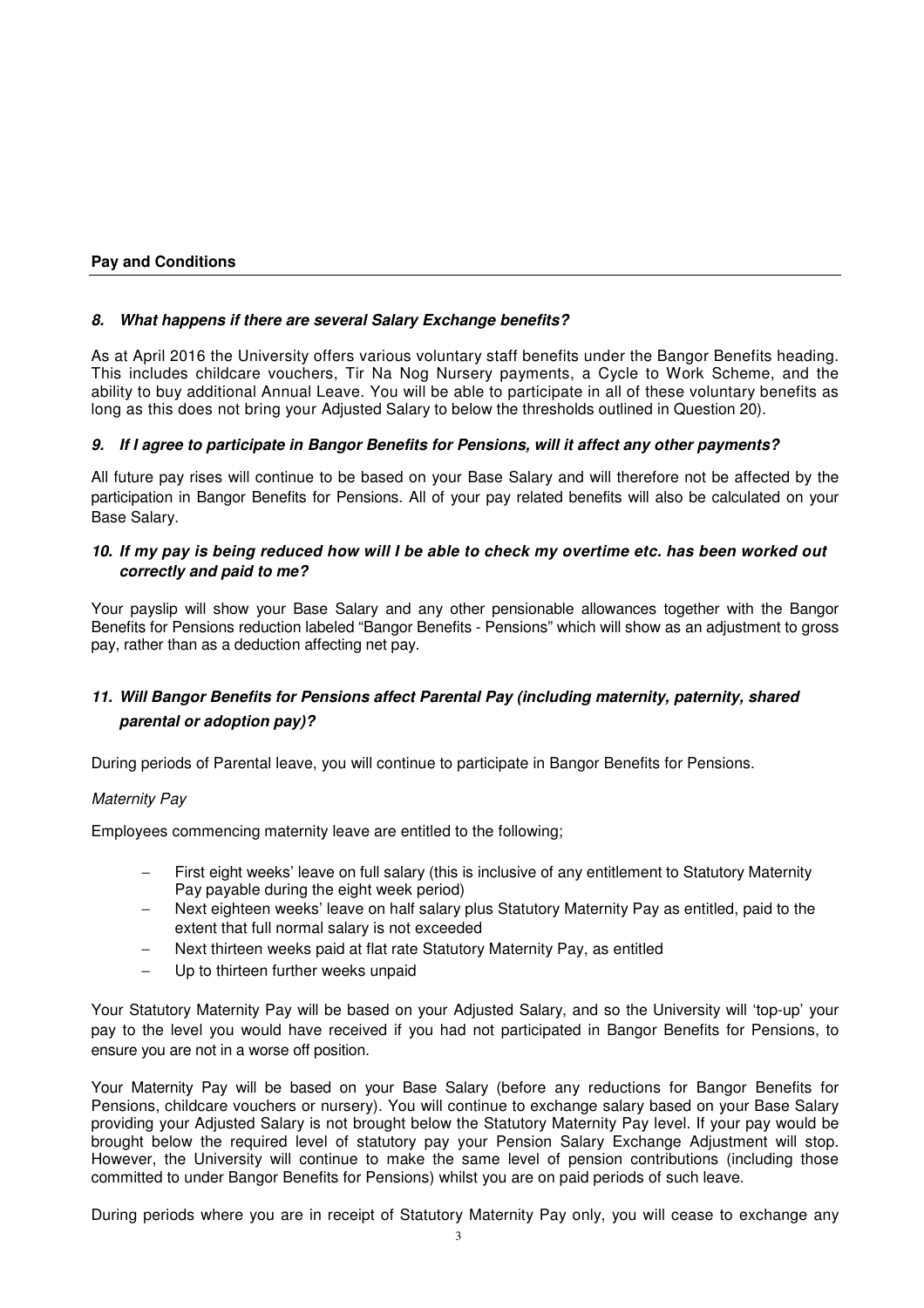salary; however the University will continue to make pension contributions based on your Base Salary prior to Maternity Leave.

During unpaid periods of such leave, all pension contributions will cease until you return to work.

### Adoption Leave

The qualification rules for Adoption Leave and Adoption Pay are complex. If you are considering, or going through an adoption placement, please contact the HR department on 01248 383865 for further advice. However, it is the University's intention that you will be no worse off as a result of participating in Bangor Benefits for Pensions.

# **12. Will taking part affect Statutory Sick Pay (SSP)?**

If you receive Occupational Sick Pay from the University the reduction under Bangor Benefits for Pensions will continue to be applied to your pay, providing you have sufficient non-statutory pay.

If your pay would be brought below the required level of Statutory Sick Pay the reduction under Bangor Benefits for Pensions will stop.

When sick leave is unpaid, all pension contributions will cease until you return to work.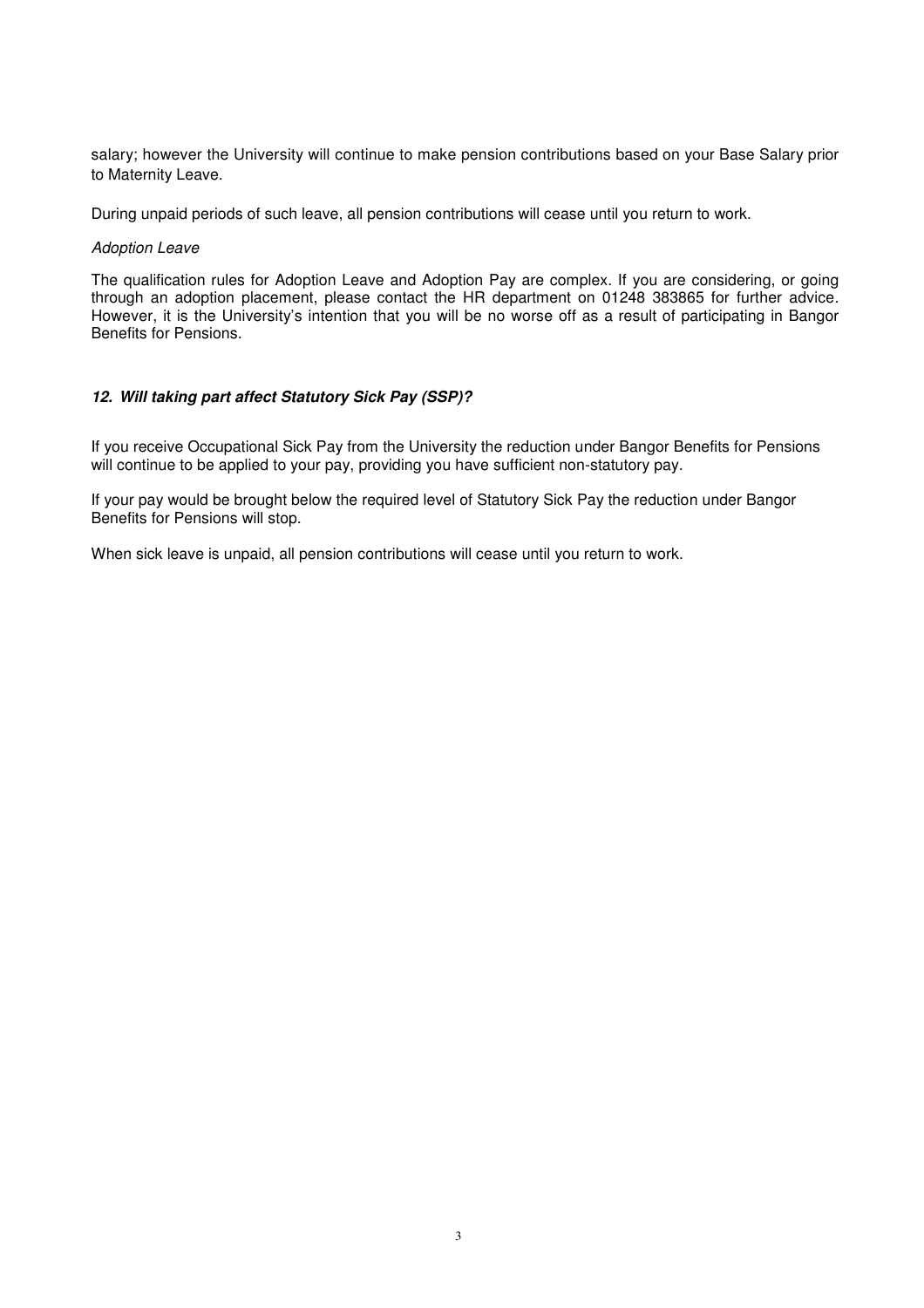### **My Pension**

#### **13. Does my Pensionable Salary remain the same?**

Your Pensionable Salary is made up of your Base Salary plus any other contractual amounts allowed by the University (excluding non-contractual overtime). Under Bangor Benefits for Pensions your Pensionable Salary will continue to be based on you Base Salary.

### **14. What happens to my pension if I cease employment with the University and leave the USS?**

If you cease employment with the University and leave the USS with more than two years' service there will be no change. You will have the choice of a deferred pension or a transfer value of your deferred benefits.

For scheme leavers with less than two years' service, if you do not participate in Bangor Benefits you can opt for a refund of your contributions, less appropriate deductions, instead of deferred benefits or a transfer. **The option of a refund is not available for USS members who participate in Bangor Benefits.**

If you leave with less than three months' service you will be entitled to a notional refund of contributions equivalent to the level of Salary Exchange. This will extinguish any right to a deferred pension or a transfer value.

### **15. What about Death in Service and Spouse's Pension?**

These benefits are unchanged and will continue to be based on your Base Salary.

# **16. Will I still get the same USS pension at retirement if I participate in Bangor Benefits for Pensions?**

Yes. Your pension at retirement is based on your service in the USS and your Pensionable Salary. Your Pensionable Salary will be unchanged.

#### **17. Will I be affected by changes in the Pensions Annual Allowance?**

The Pension Annual Allowance relates to the total amount of pension savings, from all registered UK pension arrangements that you have in your Pension Input Period (which from April 2016 will be aligned with the tax year).

If total pension savings are greater than the Pension Annual Allowance, you may be subject to a personal tax charge on the excess depending on whether you have any unused relief to carry forward from earlier years.

From April 2016, the Pension Annual Allowance may be tapered if your total earnings (excluding pension contributions but including new pension salary sacrifice arrangements made on or after July 2015) are above £110,000 in the tax year, you may need to consider the impact of this line with your specific circumstances.

Further information about the Pensions Annual Allowance can be found at: www.gov.uk/tax-on-your-private-pension/annual-allowance.

Specific factsheet in relation to the USS scheme are as follows:

Final Salary: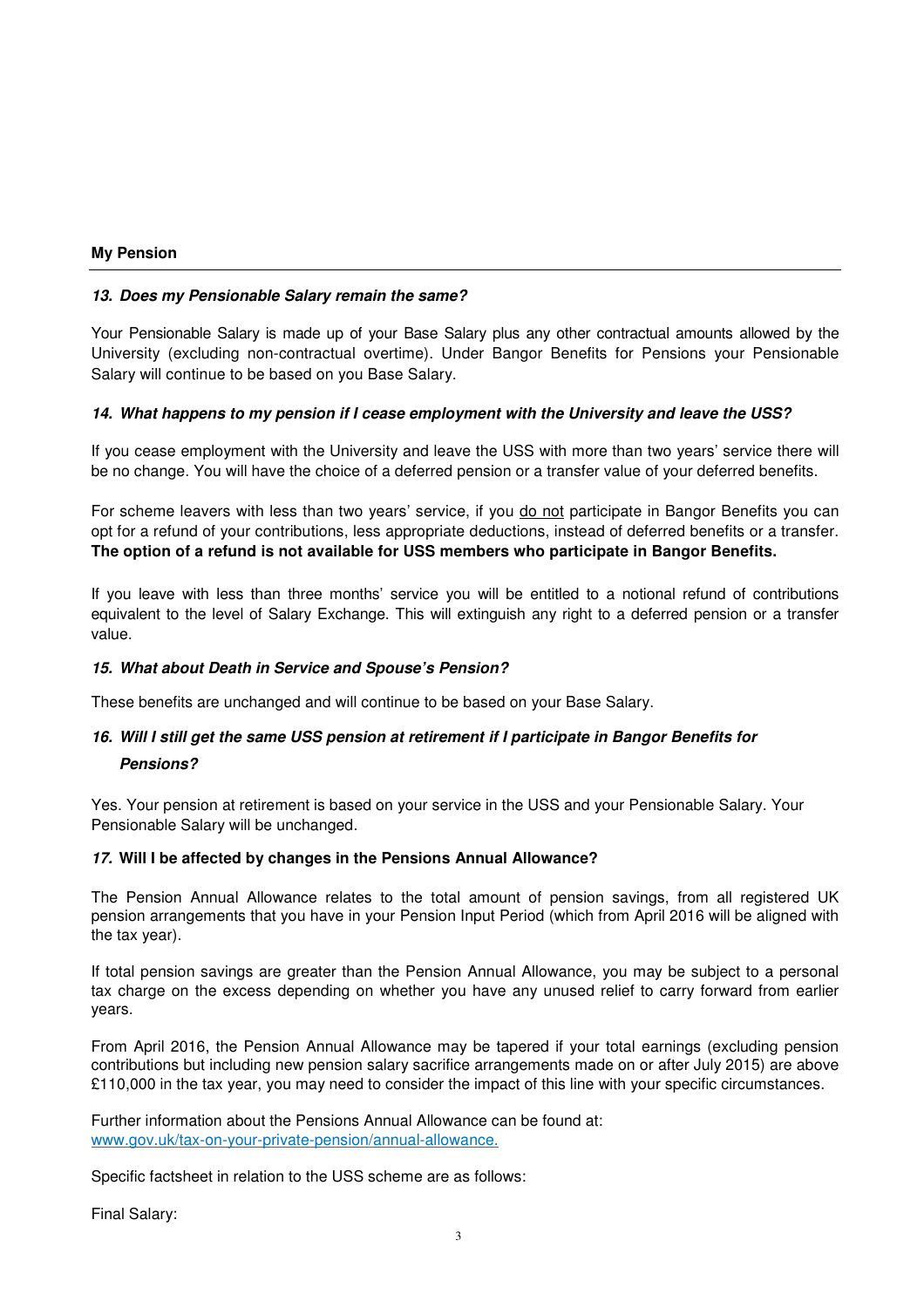## https://www.uss.co.uk/~/media/document-libraries/uss/member/pre-factsheets/final-salary/limits-to-tax-reliefand-tax-free-benefits--fs.pdf?la=en

### Career Revalued Benefits:

https://www.uss.co.uk/~/media/document-libraries/uss/member/pre-factsheets/limits-to-tax-relief-and-tax-free -benefits--crb.pdf?la=en

### **18. What if I have taken advantage of the Enhanced opt-out (EOO) and currently pay contributions at 2.5%**

You may have elected to cease accrual of service (e.g. to deal with either Lifetime Allowance or Annual Allowance threshold issues) but have opted to contribute 2.5% of salary to maintain your death in service and incapacity benefits.

From October 2016 you can choose to make contributions to the DC section / Investment Builder (see question 6 and 7) but you will not receive the matched DC contribution from the University. The University will not be permitted to contribute to the DC / Investment Builder section as part of the EOO.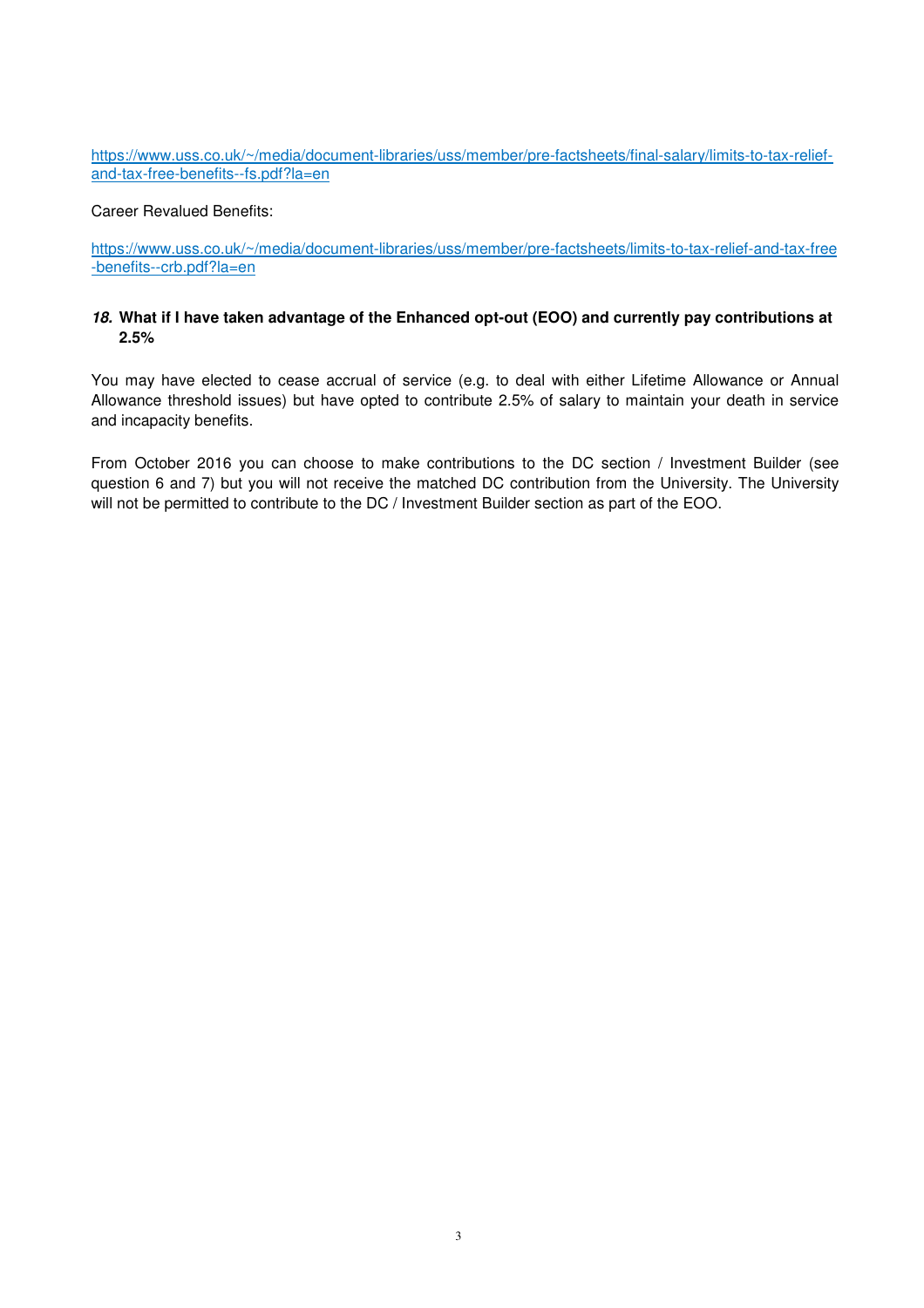## **19. Will Bangor Benefits for Pensions affect the amount of tax relief I receive?**

No, the amount of tax relief received should not be affected.

### **20. Are there any circumstances where it may not be possible or advantageous to participate?**

As detailed in Question 3 you will not be able to participate in Bangor Benefits for Pensions if your Adjusted Salary were to fall below the NMW or NLW.

In addition, if your earnings were to fall below the NIC Lower Earnings Limit (LEL) this may negatively impact your ability to claim state benefits. To ensure this does not happen a Pay Protection Limit has been set up within payroll. We will not, therefore automatically opt you in to Bangor Benefits for Pensions if your earnings are close to the Pay Protection Limit. If however, you wish to take part in Bangor Benefits for Pensions you will need to complete an opt-in form available from the HR department on 01248 38 3865 or by visiting the HR web pages.

If during the course of the year, your monthly adjusted salary falls below the monthly Pay Protection Limit you will automatically be opted out of Bangor Benefits for Pensions for the remainder of the year. You will be able to reassess your enrolment in Bangor Benefits for Pensions at the following 1 August, or if you experience a Lifestyle Event (see question 21).

If you do not have fixed hours you will not be automatically enrolled into Bangor Benefits for Pensions. If you wish to take part in Bangor Benefits for Pensions then you should contact the HR department on 01248 38 3856 or the University's Pensions Officer on 01248 383261.

**Please note: If you participate in Bangor Benefits for pensions you will not be eligible for a refund of contributions if you then leave the scheme within the first two years of membership.** 

### **21. What if I change my mind or my circumstances change?**

You will be able to review your participation in Bangor Benefits for Pensions each year on the annual renewal date each year of 1 August. If you experience any unforeseen changes in your personal circumstances then you may be able to opt in/opt out of Bangor Benefits for Pensions (at the discretion of the University).

### **22. I am over the State Pension age and therefore do not pay NIC. Can I participate in Bangor Benefits for Pensions?**

If you are over the State Pension age you will not pay NIC on your pay and as a result you will not see any change in your take home pay through participating in Bangor Benefits for Pensions. However, the University is still required to pay employer's NIC on the pay you receive and will therefore make a saving, which will help to reduce its costs and the savings the University makes will be utilised by your department. Based on this, you will be automatically entered into the Bangor Benefits for Pensions arrangement.

### **23. I pay NIC at the reduced married women's NIC rate. Will I benefit from NIC savings?**

If you pay NIC at the reduced rate for married women and widows (applicable to those employees who made this election prior to 12 May 1977), you pay NIC at a reduced rate of 5.85% (rather than 12%) on earnings between £155 to £827 per week (£8,060 to £43,000 per annum) and 2% on earnings above £827 per week (£43,000 per annum).

You will still make NIC savings from participating in Bangor Benefits for Pensions but your savings will be based on these rates rather than the amounts referred to elsewhere in this document.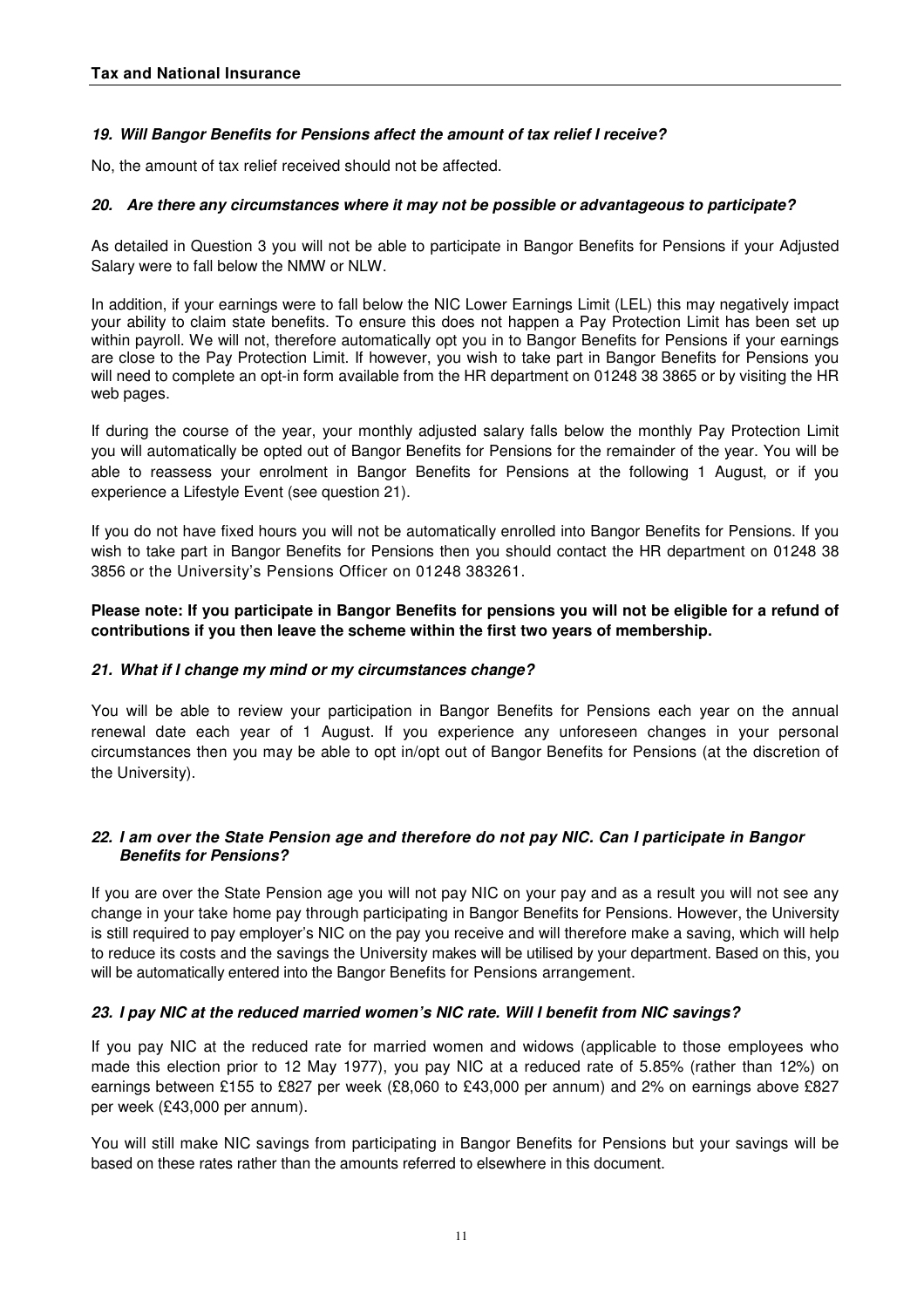#### **24. I am under the age of 21. Can I take part?**

Yes. Even though the University is not required to pay NIC on the first £43,000 per annum of earnings of employees under the age of 21 and so will not make any savings. As you are still required to pay employees NIC, you will still make a saving as a result of participating.

### **25. I am an apprentice under the age of 25. Can I take part?**

Yes. From April 2016 employers of apprentices under the age of 25 will no longer be required to pay employer's NIC on the first £43,000 per annum of earnings of apprentices, This means that the University will not make any savings under Bangor Benefits for Pensions for such employees but the apprentices themselves do pay NIC and therefore you will make a saving.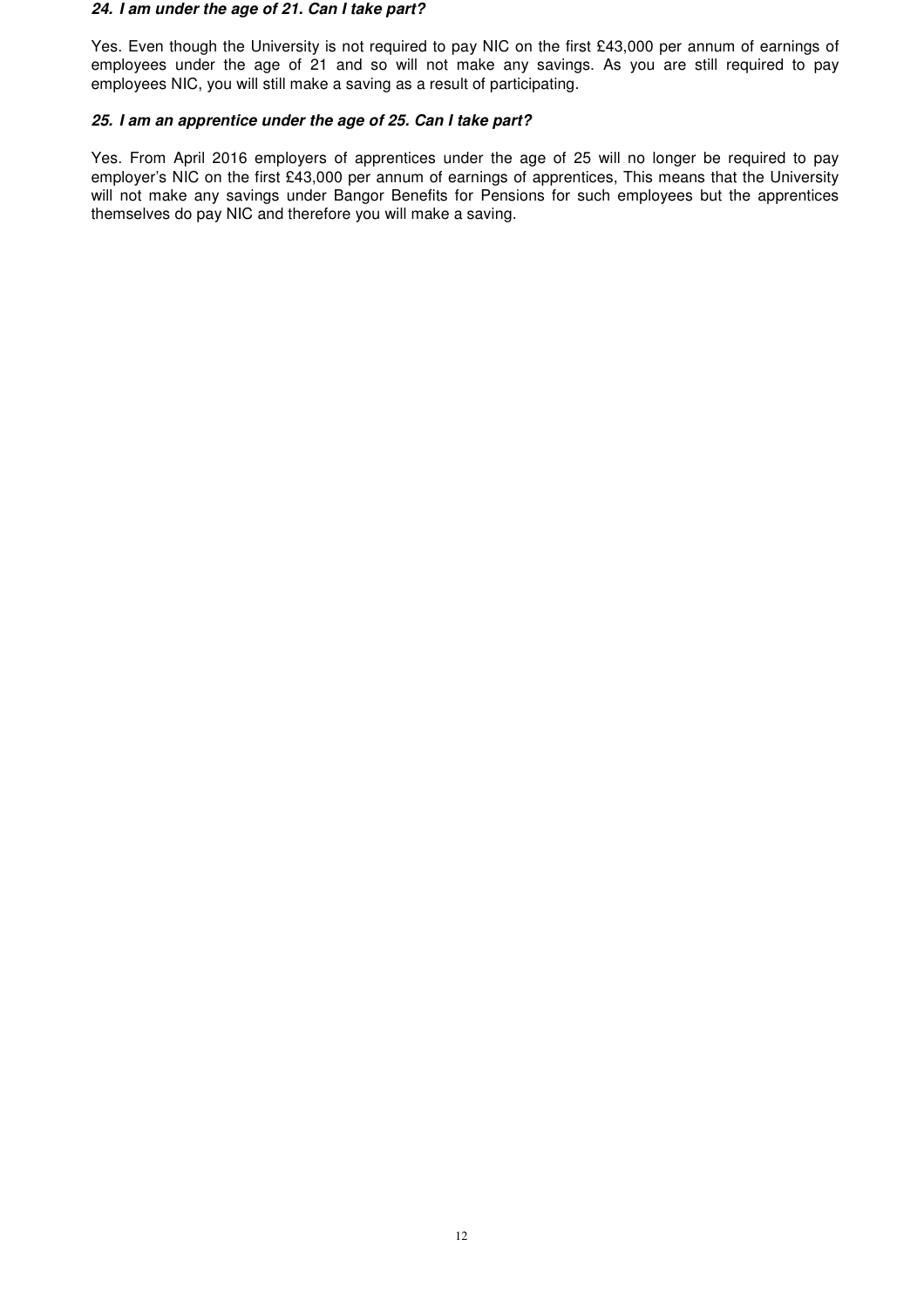#### **Other Matters**

#### **26. Will Bangor Benefits for Pensions impact on my Tax Credits?**

No, participation in Bangor Benefits for Pensions alone will not impact on any HM Revenue & Customs Tax Credits as they are based on your Adjusted salary

### **27. Will Bangor Benefits for Pensions have any impact on my payments in relation to Child Maintenance/ to the Child Support Agency (CSA)?**

You may make payments either to the Child Support Agency ("CSA") or in relation to Child Maintenance. Which payments you make will depend on when the arrangement started.

Child Support Agency - Payments to the CSA are calculated on your take home pay after tax and NIC. Due to the savings you make under Pension Salary Sacrifice your net income will increase and therefore your CSA payments may increase slightly as a result. You should notify the CSA of the changes in your net income immediately. Contact details for the CSA and further details can be obtained from the CSA's website at www.csa.gov.uk.

Child Maintenance - Payments in relation to Child Maintenance are calculated on taxable income before tax and NIC but after the gross level of personal pension contributions (including any tax relief). Therefore, as your salary is reduced by the gross level of personal pension contributions, this will have no impact on the calculation of payments calculated by the Child Maintenance Service.

### **28. Will my student loan repayments be affected?**

If you are repaying a student loan taken out with the Student Loans Company, your student loan repayments may be reduced slightly as a result of participating in Bangor Benefits for Pensions. This is because your repayments are calculated based on your gross earnings which will be reduced under Bangor Benefits for Pensions by the Salary Exchange arrangement.

### **29. What about if I am asking for a reference for a mortgage or a loan?**

We will advise lenders of the amount of your Base Salary, which is your pay before any reduction under Bangor Benefits for Pensions or any other Salary Exchange schemes and your Adjusted Salary, after any reductions for Bangor Benefits for Pensions or other Salary Exchange arrangements. This means that Bangor Benefits for Pensions should not adversely impact on your ability to qualify for a mortgage or other loan.